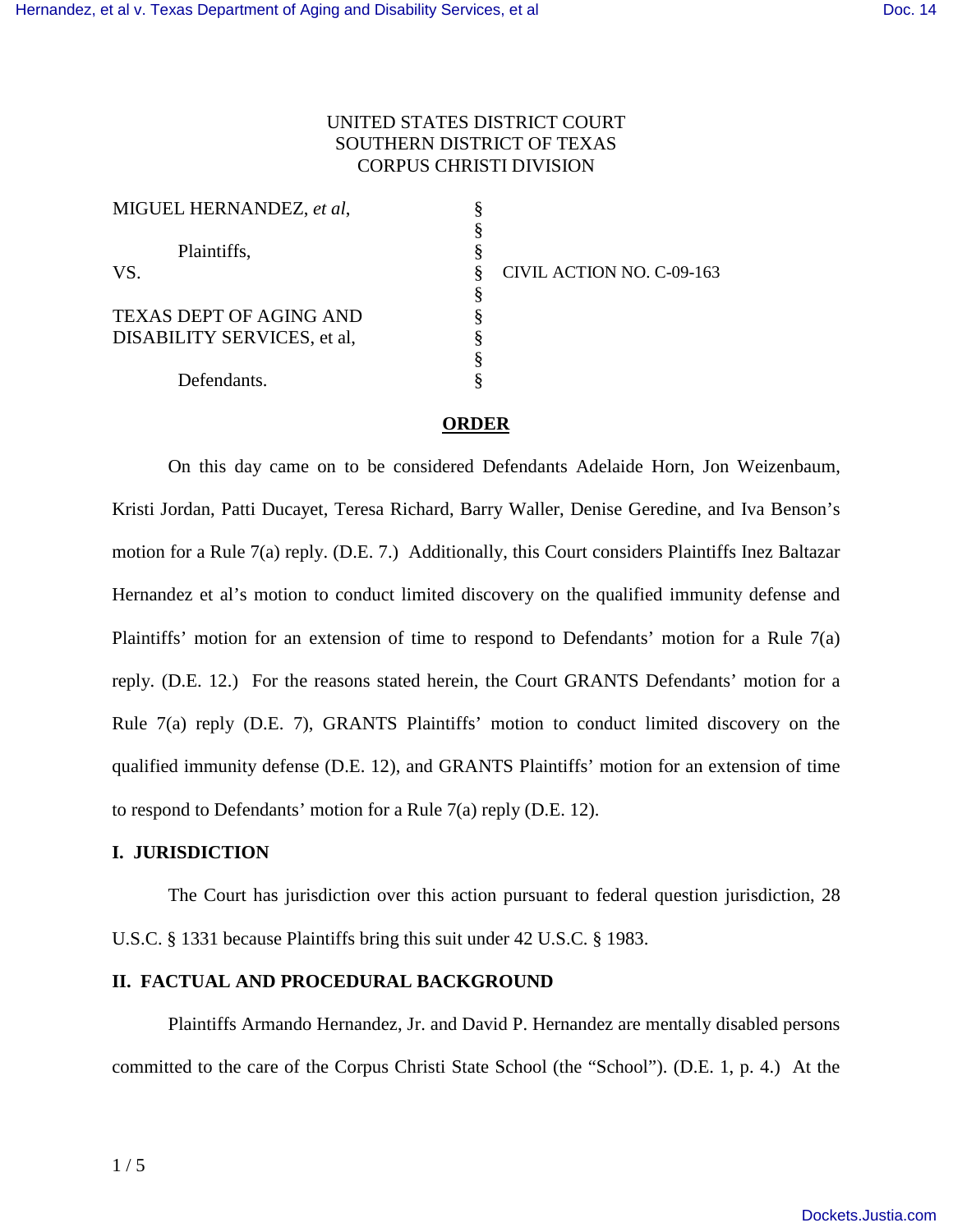School, Plaintiffs were forced to fight other residents. (D.E. 1, p. 4.) During these fights, Plaintiffs were "pushed, kicked, and punched by other residents and, at times, by the staff members themselves." (D.E. 1, p. 4.) Plaintiffs, as a result, have suffered actual damages, including serious personal injuries, pain, mental anguish, humiliation and degradation. (D.E. 1, p. 4.)

Plaintiffs brought suit under 42 U.S.C. § 1983 on the grounds that their "constitutional rights to safe conditions of confinement and freedom from bodily restraint" had been violated by the following Defendants: Adelaide "Addie" Horn, *Commissioner of the Department of Aging and Disability Services*; Jon Weizenbaum, *Deputy Commissioner of the Department of Aging and Disability Services*; Kristi Jordan, *Director of the Center for Consumer and External Affairs, Texas Department of Aging and Disability Services*; Patty Ducayet, *State Long Term Care Ombudsman, Texas Department of Aging and Disability Services*; Teresa Richard, *Quality Assurance and Improvement, Texas Department of Aging and Disability Services*, Barry Waller, *Assistant Commissioner Provider Services, Texas Department of Aging and Disability Services*, Denise Geredine, State *Schools, Texas Department of Aging and Disability Services*, Iva Benson, *Superintendent of the Corpus Christi State School*; Stephanie Nicole Garza; Timothy Lamont Dixon; Vincent Patrick Johnson; Jesse Salazar; D'Angelo L. Riley; Guadalupe De La Rosa.

On August 3, 2009, Defendants Adelaide Horn, Jon Weizenbaum, Kristi Jordan, Patty Ducayet, Teresa Richard, Barry Waller, Denise Geredine, and Iva Benson ("Defendants") filed a motion for a Rule 7(a) reply. (D.E. 7.) On August 21, 2009, Plaintiffs filed a motion to conduct limited discovery on the qualified immunity defense and moved for an extension of time to respond to Defendants' motion for a Rule 7(a) Reply. (D.E. 11.) On August 24, 2009, Plaintiffs amended this motion to include a certificate of conference. (D.E. 12.)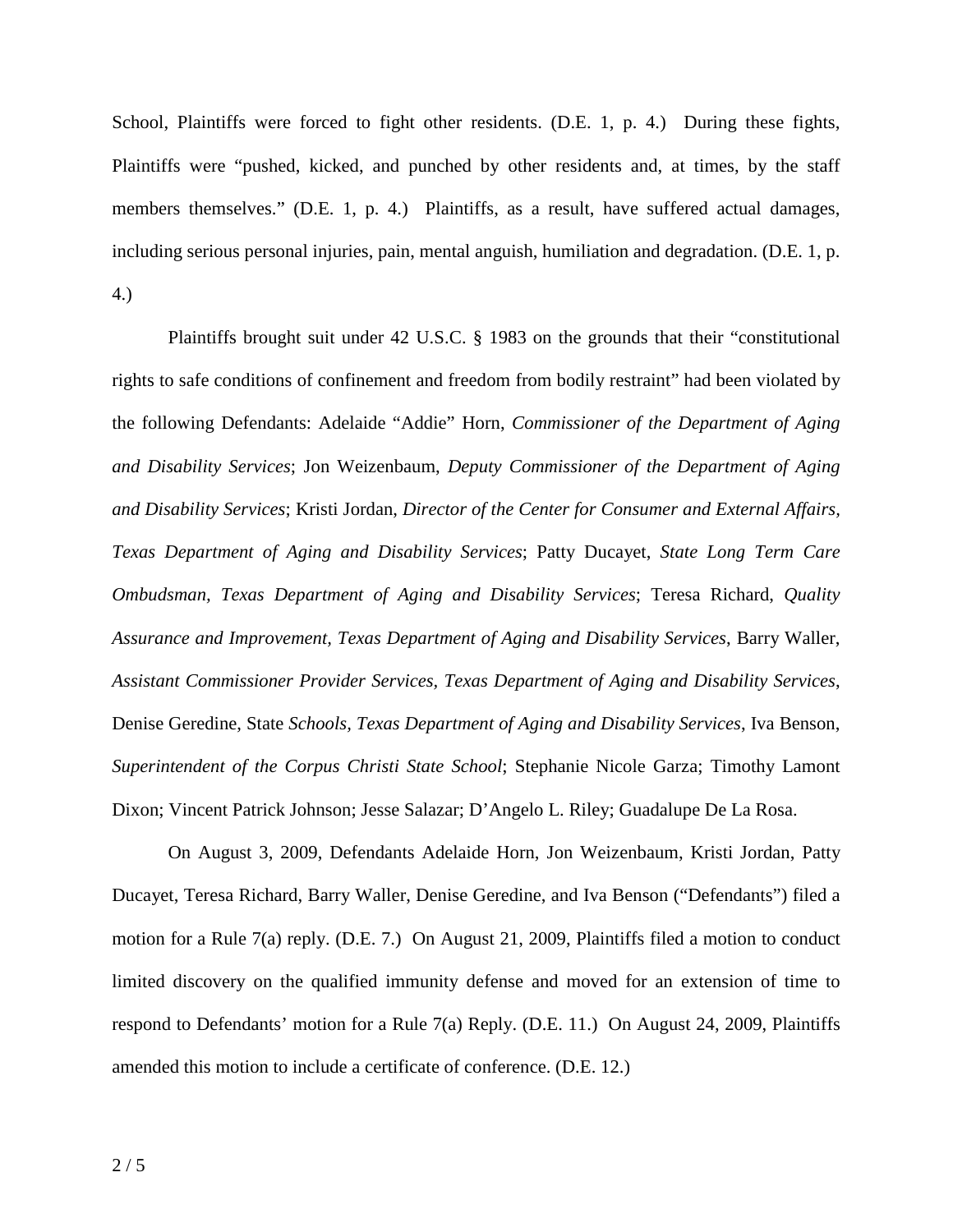#### **III. DISCUSSION**

#### **A. Rule 7(a) Reply,** *i.e.***, the "Schultea Statement."**

In Schultea v. Wood, 47 F.3d 1427 (5th Cir. 1995), the Fifth Circuit addressed the heightened pleading standard applicable to qualified immunity cases in the context of § 1983 claims brought against public officials in their individual capacities. The Court explained:

When a public official pleads the affirmative defense of qualified immunity in his answer, the district court may, on the official's motion or on its own, require the plaintiff[, pursuant to Rule 7(a),] to reply to that defense in detail. By definition, the reply must be tailored to the assertion of qualified immunity and fairly engage its allegations. A defendant has an incentive to plead his defense with some particularity because it has the practical effect of requiring particularity in the reply.

Id. at 1433. "This detailed Rule 7(a) reply [must] 'allege[] with particularity all material facts on which [Plaintiffs] contend [they] will establish [their] right to recovery, which ... include[s] detailed facts supporting the contention that the plea of immunity cannot be sustained.'" Warnock v. Pecos County, 116 F.3d 776, 779 (5th Cir. 1997) (quoting Elliot v. Perez, 751 F.2d 1472, 1482 (5th Cir. 1985)). In other words, the reply must allege facts that, if true, demonstrate that the individual Defendants (1) violated Plaintiffs' clearly established constitutional rights, and (2) acted objectively unreasonably in light of clearly established law. See Santiago v. City of Houston, 232 Fed.Appx. 381, 383-384 (5th Cir. 2007).

#### **B. Defendants are entitled to a Rule 7(a) reply**

 Defendants pleaded the affirmative defense of qualified immunity in their answer to Plaintiffs' complaint. (D.E. 8.) Plaintiffs' current complaint does not adequately conform to the heightened pleading standard applicable to § 1983 cases against public officials in their individual capacities. Reyes v. Sazan, 168 F.3d 158, 161 (5th Cir. 1999) ("The Schultea rule governing the Rule 7(a) reply is an instantiation of the more general principle that 'heightened pleading' is needed in qualified immunity cases."). With respect to the Defendants'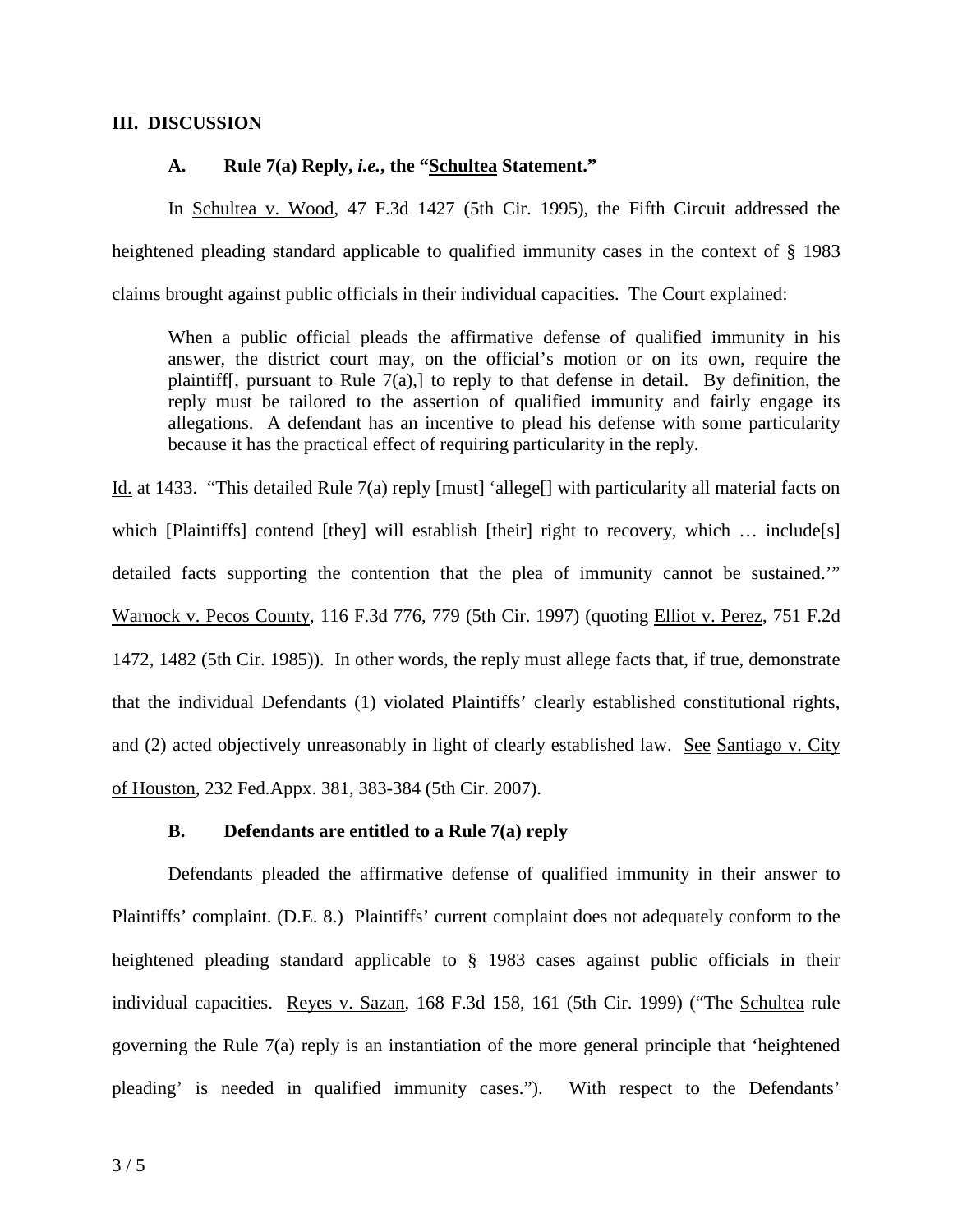involvement, the complaint simply states: "The appalling mistreatment of the Plaintiffs by the staff of the Corpus Christi State School, while under the administration and supervision of the Defendant officials of the Texas Department of Aging and Disability Services and Defendant Superintendent Benson, is a deprivation of the Plaintiffs' constitutional rights to safe conditions of confinement and freedom from bodily restraint." (D.E. 1, p. 4.) Because Plaintiffs' complaint provides only "sparse details of claimed wrongdoing by officials," this Court finds that a Rule 7(a) reply, responding to that defense in detail, is required in this case. Reyes v. Sazan, 168 F.3d 158 (5th Cir. 1999) ("Faced with sparse details of claimed wrongdoing by officials, trial courts ought routinely require plaintiffs to file a reply under Federal Rule of Civil Procedure 7(a) to qualified immunity defenses.")

The Court thus ORDERS that Plaintiffs file a Rule 7(a) reply, stating with particularity all material facts on which Plaintiffs contend they will establish their right to recover against each individual Defendant who brought this motion for a Rule 7(a) reply. See Reyes, 168 F.3d at 161. ("Heightened pleading requires allegations of fact focusing specifically on the conduct of the individual who caused the plaintiffs' injury.").

# **C. Plaintiffs are entitled to conduct limited discovery on the qualified immunity affirmative defense**

 Plaintiffs point out that "facts concerning the Defendants' involvement are largely unknown[ and] are within the possession of the Defendants." (D.E. 12, p. 2.) The Fifth Circuit recently addressed this situation in Morgan v. Hubert, 2009 WL 1884605 (5th Cir. July 1, 2009). In that case, the Fifth Circuit explained:

We are mindful that the protected afforded by qualified immunity applies to the lawsuit itself, and not merely to liability, and thus the issue should be resolved as early as possible. Thus, we are reluctant to allow the case to proceed to full discovery with important questions regarding qualified immunity left unanswered. Schultea points the